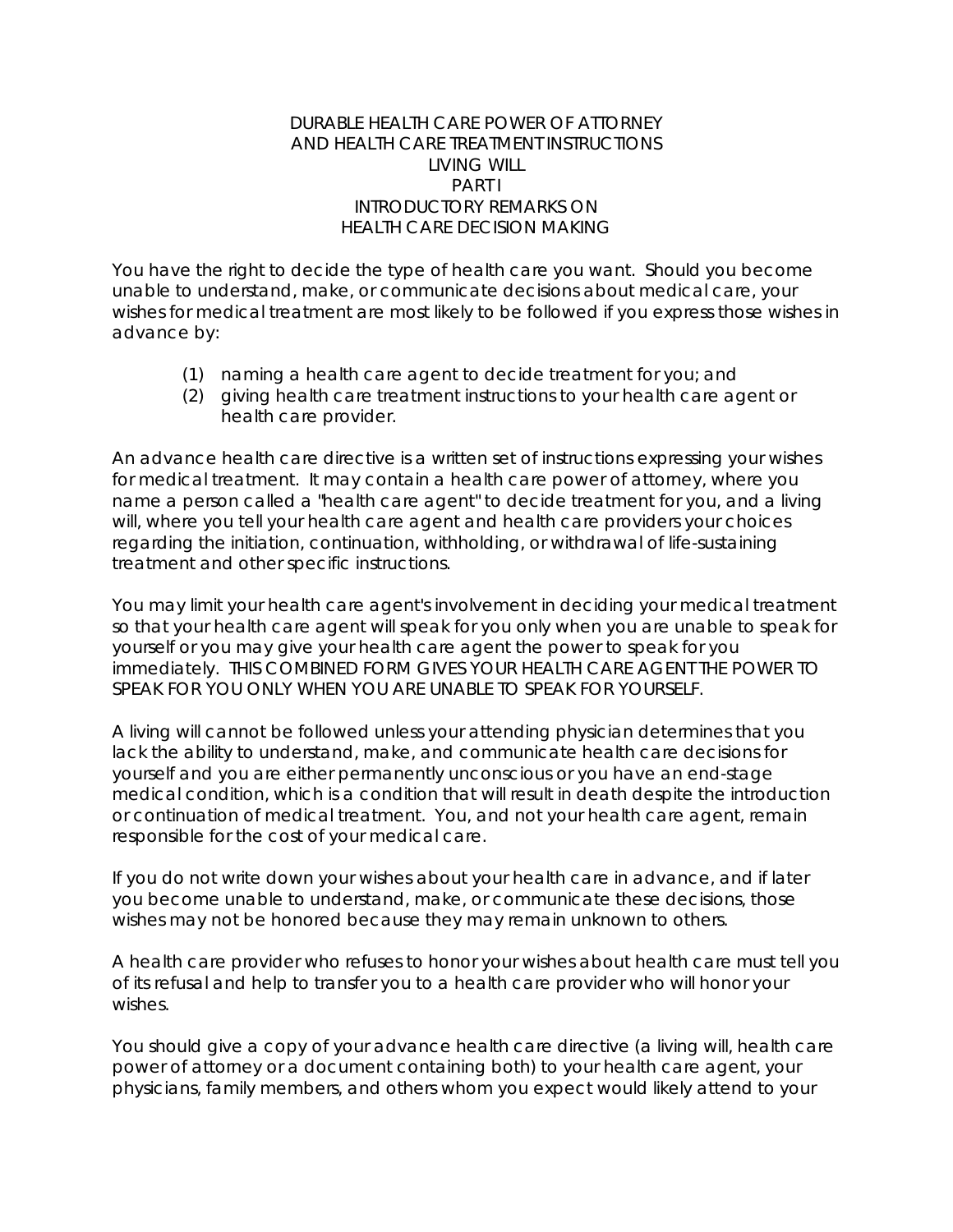needs if you become unable to understand, make, or communicate decisions about medical care.

If your health care wishes change, tell your physician and write a new advance health care directive to replace your old one. It is important in selecting a health care agent that you choose a person you trust who is likely to be available in a medical situation where you cannot make decisions for yourself. You should inform that person that you have appointed him or her as your health care agent and discuss your beliefs and values with him or her so that your health care agent will understand your health care objectives.

You may wish to consult with knowledgeable, trusted individuals such as family members, your physician, or clergy when considering an expression of your values and health care wishes. You are free to create your own advance health care directive to convey your wishes regarding medical treatment.

The following form is an example of an advance health care directive that combines a health care power of attorney with a living will.

NOTES ABOUT THE USE OF THIS FORM

If you decide to use this form or create your own advance health care directive, you should consult with your physician and your attorney to make sure that your wishes are clearly expressed and comply with the law.

 If you decide to use this form but disagree with any of its statements, you may cross out those statements. You may add comments to this form or use your own form to help your physician or health care agent decide your medical care.

 This form is designed to give your health care agent broad powers to make health care decisions for you whenever you cannot make them for yourself. It is also designed to express a desire to limit or authorize care if you have an end-stage medical condition or are permanently unconscious.

If you do not desire to give your health care agent broad powers, or you do not wish to limit your care if you have an end-stage medical condition or are permanently unconscious, you may wish to use a different form or create your own. You should also use a different form if you wish to express your preferences in more detail than this form allows or if you wish for your health care agent to be able to speak for you immediately. In these situations, it is particularly important that you consult with your attorney and physician to make sure that your wishes are clearly expressed.

This form allows you to tell your health care agent your goals if you have an end-stage medical condition or other extreme and irreversible medical condition, such as advanced Alzheimer's disease. Do you want medical care applied aggressively in these situations or would you consider such aggressive medical care burdensome and undesirable?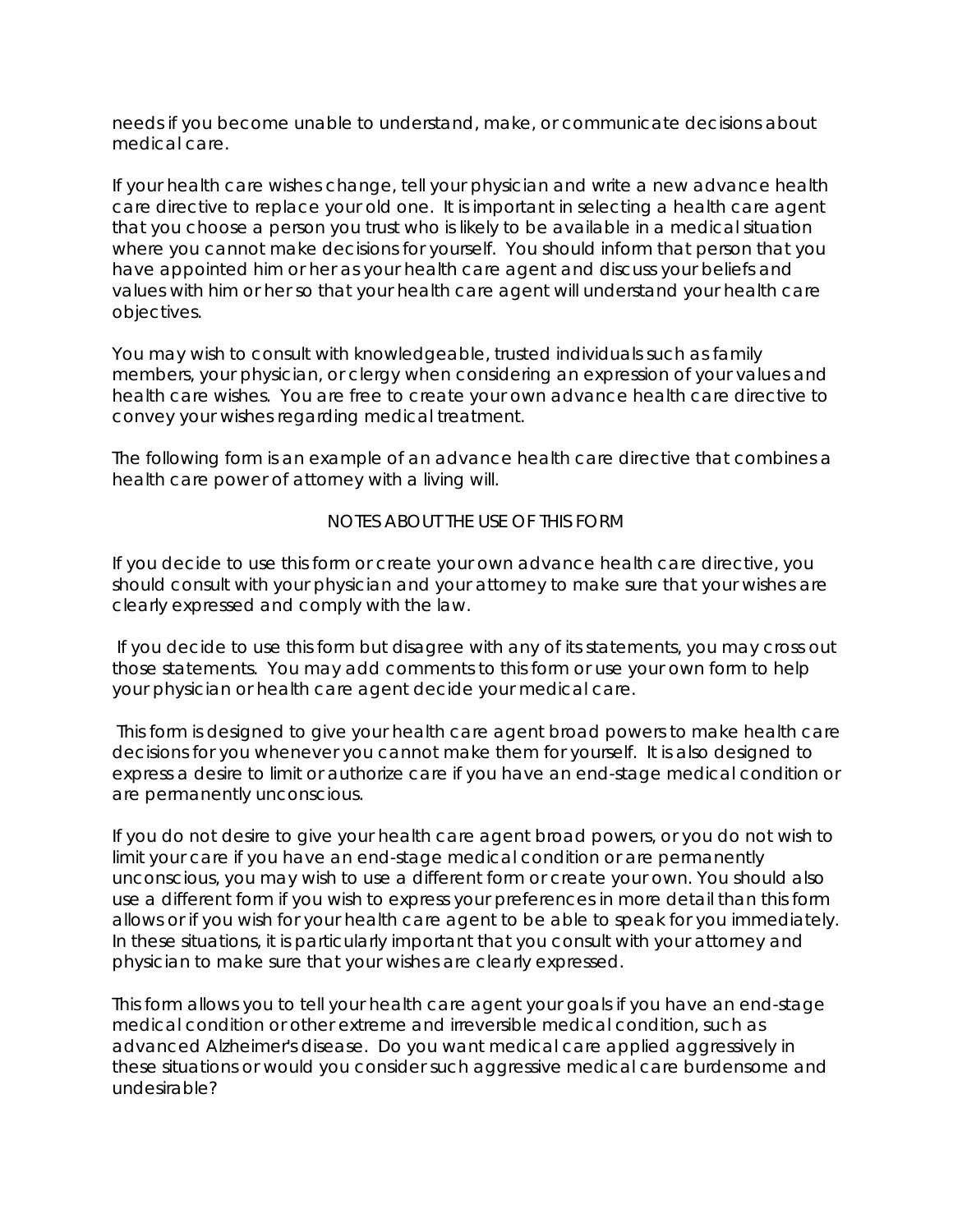You may choose whether you want your health care agent to be bound by your instructions or whether you want your health care agent to be able to decide at the time what course of treatment the health care agent thinks most fully reflects your wishes and values.

If you are a woman and diagnosed as being pregnant at the time a health care decision would otherwise be made pursuant to this form, the laws of this Commonwealth prohibit implementation of that decision if it directs that life-sustaining treatment, including nutrition and hydration, be withheld or withdrawn from you, unless your attending physician and an obstetrician who have examined you certify in your medical record that the life-sustaining treatment:

- (1) will not maintain you in such a way as to permit the continuing development and live birth of the unborn child;
- (2) will be physically harmful to you; or
- (3) will cause pain to you that cannot be alleviated by medication.

A physician is not required to perform a pregnancy test on you unless the physician has reason to believe that you may be pregnant. Pennsylvania law protects your health care agent and health care providers from any legal liability for following in good faith your wishes as expressed in the form or by your health care agent's direction. It does not otherwise change professional standards or excuse negligence in the way your wishes are carried out. If you have any questions about the law, consult an attorney for guidance.

This form and explanation is not intended to take the place of specific legal or medical advice for which you should rely upon your own attorney and physician.

> PART II DURABLE HEALTH CARE POWER OF ATTORNEY

I, \_\_\_\_\_\_\_\_\_\_, of \_\_\_\_\_\_\_\_\_\_\_\_\_\_\_County, Pennsylvania, appoint the person named below to be my health care agent to make health and personal care decisions for me.

Effective immediately and continuously until my death or revocation by a writing signed by me or someone authorized to make health care treatment decisions for me, I authorize all health care providers or other covered entities to disclose to my health care agent, upon my agent's request, any information, oral or written, regarding my physical or mental health, including, but not limited to, medical and hospital records and what is otherwise private, privileged, protected or personal health information, such as health information as defined and described in the Health Insurance Portability and Accountability Act of 1996 (Public Law 104-191, 110 Stat. 1936), the regulations promulgated thereunder and any other State or local laws and rules. Information disclosed by a health care provider or other covered entity may be redisclosed and may no longer be subject to the privacy rules provided by 45 C.F.R. Pt. 164.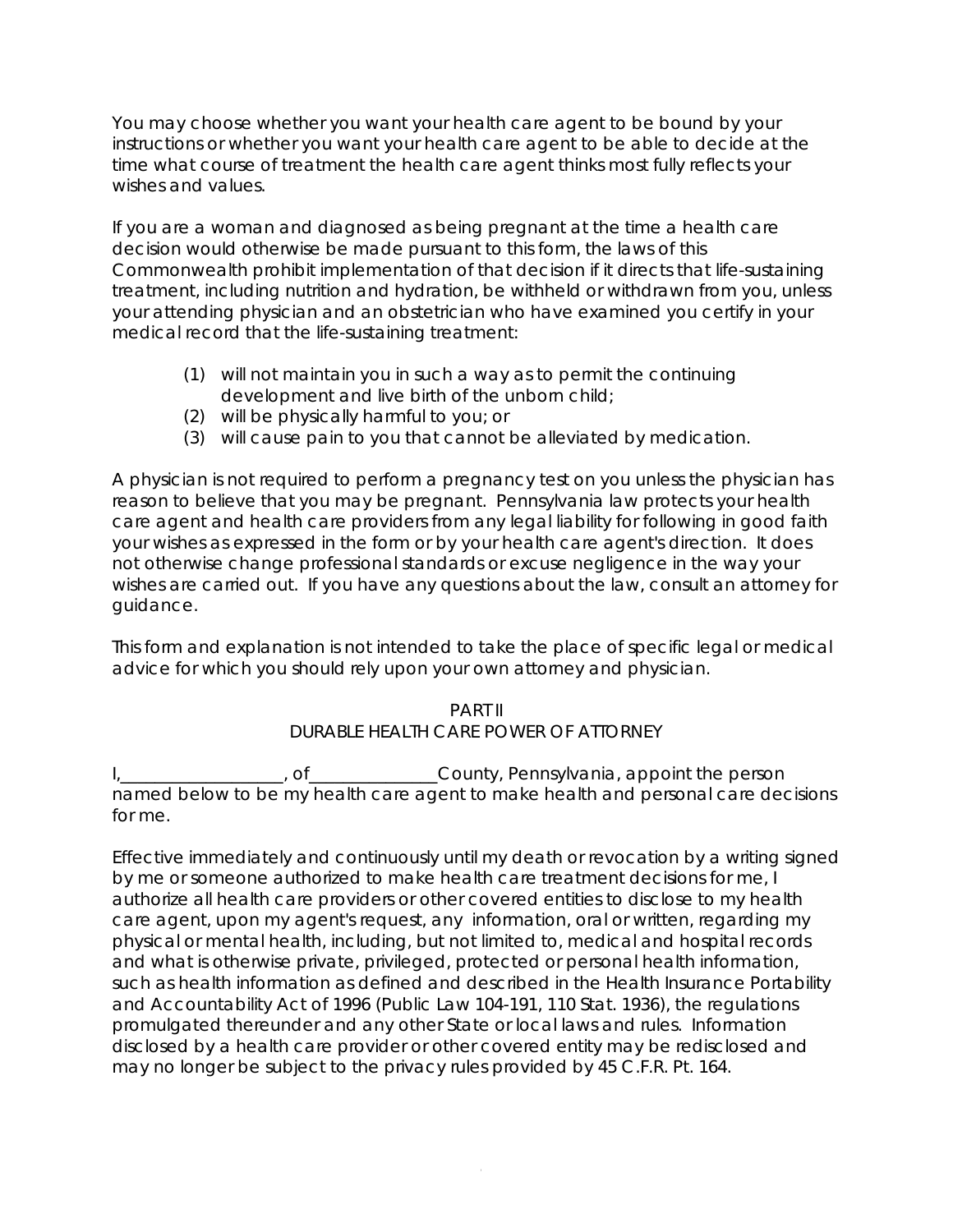The remainder of this document will take effect when and only when I lack the ability to understand, make or communicate a choice regarding a health or personal care decision as verified by my attending physician. My health care agent may not delegate the authority to make decisions.

MY HEALTH CARE AGENT HAS ALL OF THE FOLLOWING POWERS SUBJECT TO THE HEALTH CARE TREATMENT INSTRUCTIONS THAT FOLLOW IN PART III (Cross out any powers you do not want to give your health care agent):

- 1. To authorize, withhold or withdraw medical care and surgical procedures.
- 2. To authorize, withhold or withdraw nutrition (food) or hydration (water) medically supplied by tube through my nose, stomach, intestines, arteries or veins.
- 3. To authorize my admission to or discharge from a medical, nursing, residential or similar facility and to make agreements for my care and health insurance for my care, including hospice and/or palliative care.
- 4. To hire and fire medical, social service and other support personnel responsible for my care.
- 5. To take any legal action necessary to do what I have directed.
- 6. To request that a physician responsible for my care issue a do-not-resuscitate (DNR) order, including an out-of-hospital DNR order, and sign any required documents and consents.

## APPOINTMENT OF HEALTH CARE AGENT

I appoint the following health care agent:

| Health Care Agent                  |                         |
|------------------------------------|-------------------------|
|                                    | (Name and relationship) |
| Address:                           |                         |
| $T_{\Omega}$ lanbana Numbaru Llama | $M$ orl $\epsilon$      |

Telephone Number: Home\_\_\_\_\_\_\_\_\_\_\_\_\_\_\_\_\_\_\_\_Work\_\_\_\_\_\_\_\_\_\_\_\_\_\_\_\_\_\_\_\_\_\_\_\_\_

 $E\text{-}{\sf MAll}:$ 

IF YOU DO NOT NAME A HEALTH CARE AGENT, HEALTH CARE PROVIDERS WILL ASK YOUR FAMILY OR AN ADULT WHO KNOWS YOUR PREFERENCES AND VALUES FOR HELP IN DETERMINING YOUR WISHES FOR TREATMENT.

NOTE THAT YOU MAY NOT APPOINT YOUR DOCTOR OR OTHER HEALTH CARE PROVIDER AS YOUR HEALTH CARE AGENT, UNLESS RELATED TO YOU BY BLOOD, MARRIAGE OR ADOPTION.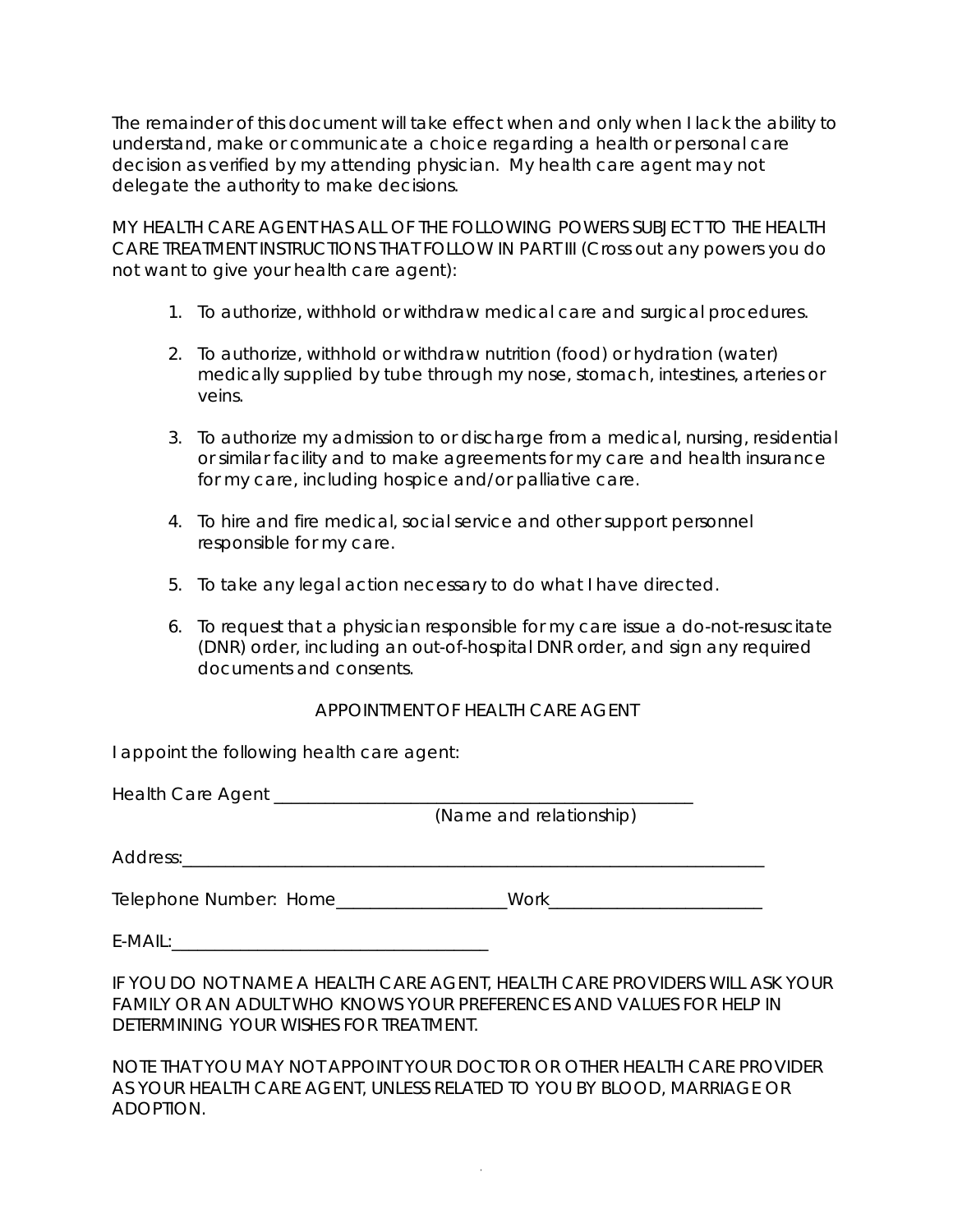If my health care agent is not readily available or if my health care agent is my spouse and an action for divorce is filed by either of us after the date of this document, I appoint the person or persons named below in the order named. (It is helpful, but not required, to name alternative health care agents.)

| (Name and relationship) |  |
|-------------------------|--|
|                         |  |
|                         |  |
|                         |  |
| (Name and relationship) |  |
|                         |  |
|                         |  |
|                         |  |
|                         |  |

## GUIDANCE FOR HEALTH CARE AGENT (OPTIONAL)

## GOALS

If I have an end-stage medical condition or other extreme irreversible medical condition, my goals in making medical decisions are as follows (insert your personal priorities such as comfort, care, preservation of mental function, etc.)

SEVERE BRAIN DAMAGE OR BRAIN DISEASE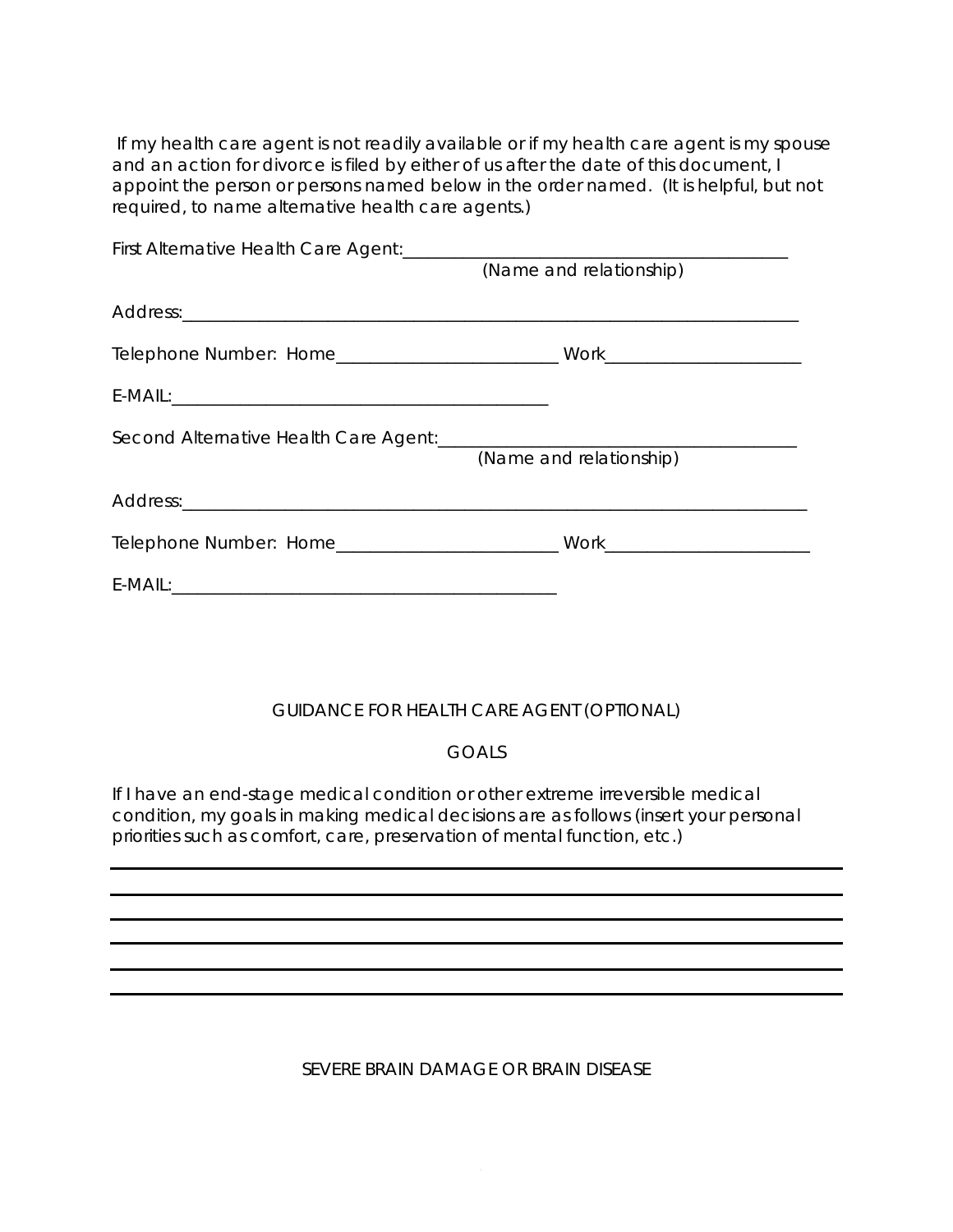If I should suffer from severe and irreversible brain damage or brain disease with no realistic hope of significant recovery, I would consider such a condition intolerable and the application of aggressive medical care to be burdensome.

I therefore request that my health care agent respond to any intervening (other and separate) life-threatening conditions in the same manner as directed for an end-stage medical condition or state of permanent unconsciousness as I have indicated below.

Initials\_\_\_\_\_\_\_\_I agree Initials\_\_\_\_\_\_\_\_\_I disagree

#### PART III

### HEALTH CARE TREATMENT INSTRUCTIONS IN THE EVENT OF END-STAGE MEDICAL CONDITION OR PERMANENT UNCONSCIOUSNESS (LIVING WILL)

The following health care treatment instructions exercise my right to make my own health care decisions. These instructions are intended to provide clear and convincing evidence of my wishes to be followed when I lack the capacity to understand, make, or communicate my treatment decisions:

If I have an end-stage medical condition (which will result in my death, despite the introduction or continuation of medical treatment) or am permanently unconscious such as in an irreversible coma or irreversible vegetative state and there is no realistic hope of significant recovery, all of the following apply (cross out any treatment instructions with which you do not agree):

- 1. I direct that I be given health care treatment to relieve pain or provide comfort even if such treatment might shorten my life, suppress my appetite or my breathing, or be habit forming.
- 2. I direct that all life prolonging procedures be withheld or withdrawn.
- 3. I specifically do not want any of the following as life prolonging procedures: (If you wish to receive any of these treatments, write "I do want" after the treatment)
	- heart-lung resuscitation (CPR) \_\_\_\_\_\_\_\_\_\_\_\_\_\_\_\_\_\_\_\_\_\_\_\_\_\_\_\_\_\_\_\_\_\_\_\_\_\_\_
	- mechanical ventilator (breathing machine) \_\_\_\_\_\_\_\_\_\_\_\_\_\_\_\_\_\_\_\_\_\_\_\_\_\_
	- dialysis (kidney machine) \_\_\_\_\_\_\_\_\_\_\_\_\_\_\_\_\_\_\_\_\_\_\_\_\_\_\_\_\_\_\_\_\_\_\_\_\_\_\_\_\_\_\_
	- surgery \_\_\_\_\_\_\_\_\_\_\_\_\_\_\_\_\_\_\_\_\_\_\_\_\_\_\_\_\_\_\_\_\_\_\_\_\_\_\_\_\_\_\_\_\_\_\_\_\_\_\_\_\_\_\_\_\_\_\_\_\_
	- chemotherapy radiation treatment \_\_\_\_\_\_\_\_\_\_\_\_\_\_\_\_\_\_\_\_\_\_\_\_\_\_\_\_\_\_\_\_\_\_
	- antibiotics \_\_\_\_\_\_\_\_\_\_\_\_\_\_\_\_\_\_\_\_\_\_\_\_\_\_\_\_\_\_\_\_\_\_\_\_\_\_\_\_\_\_\_\_\_\_\_\_\_\_\_\_\_\_\_\_\_\_

Please indicate whether you want nutrition (food) or hydration (water) medically supplied by a tube into your nose, stomach, intestine, arteries, or veins if you have an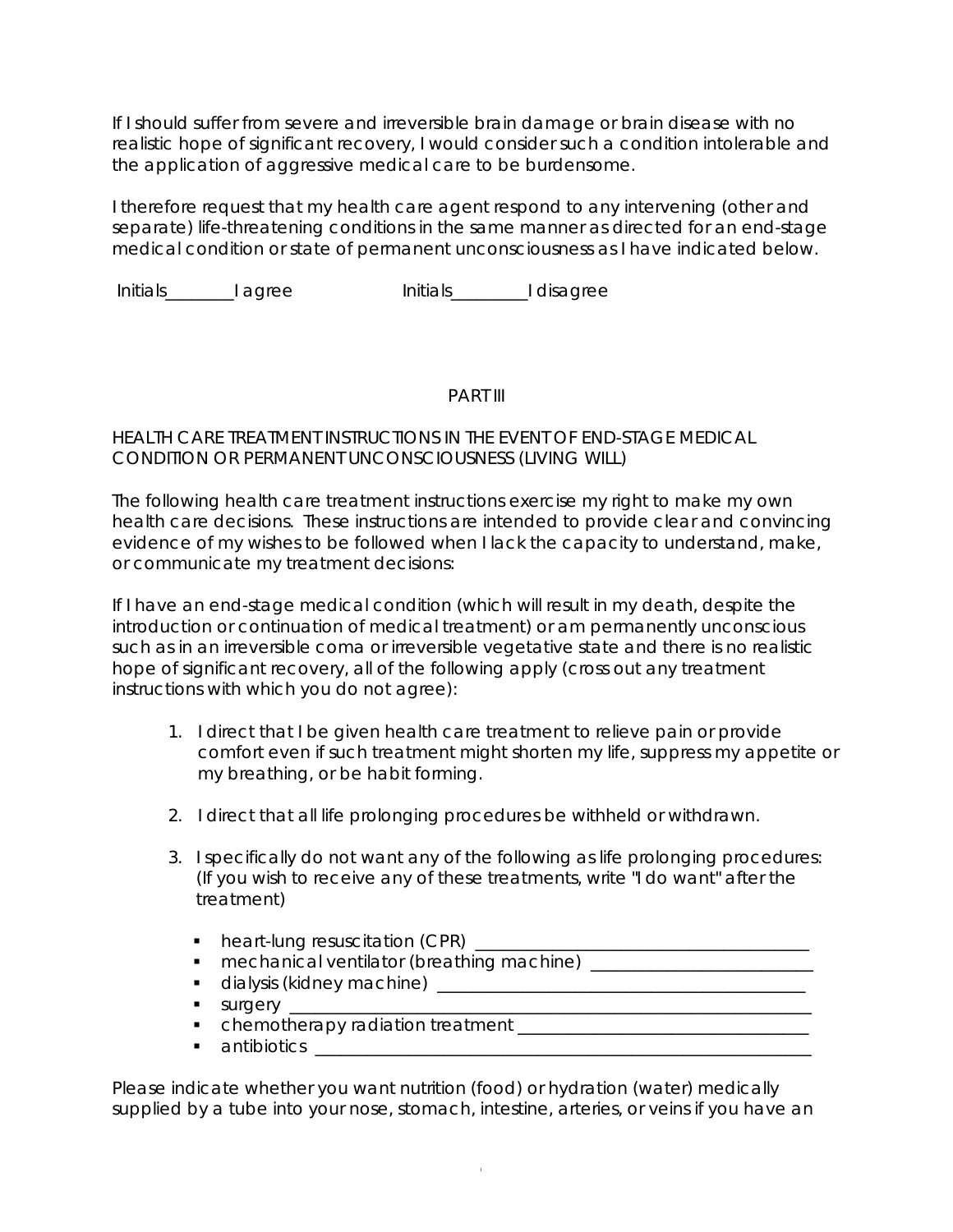end-stage medical condition or are permanently unconscious and there is no realistic hope of significant recovery.

(Initial only one statement.)

TUBE FEEDINGS

\_\_\_\_\_I want tube feedings to be given.

OR

NO TUBE FEEDINGS

I do not want tube feedings to be given.

## HEALTH CARE AGENT'S USE OF INSTRUCTIONS

(INITIAL ONE OPTION ONLY.)

\_\_\_\_\_My health care agent must follow these instructions.

OR

These instructions are only guidance.

My health care agent shall have final say and may override any of my instructions. (Indicate any exceptions)

If I did not appoint a health care agent, these instructions shall be followed.

# LEGAL PROTECTION

Pennsylvania law protects my health care agent and health care providers from any legal liability for their good faith actions in following my wishes as expressed in this form or in complying with my health care agent's direction. On behalf of myself, my executors and heirs, I further hold my health care agent and my health care providers harmless and indemnify them against any claim for their good faith actions in recognizing my health care agent's authority or in following my treatment instructions.

ORGAN DONATION (INITIAL ONE OPTION ONLY.)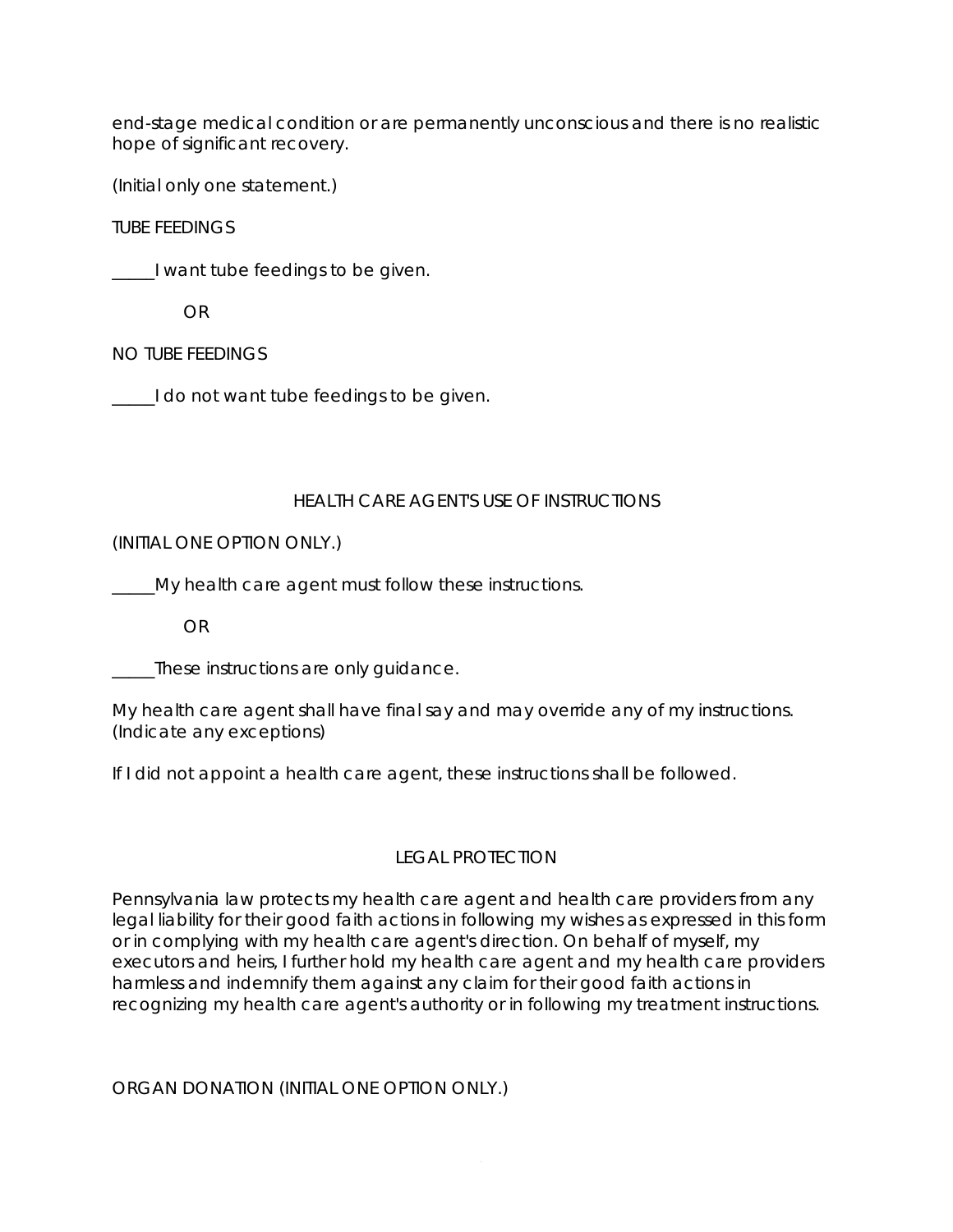**I consent to donate my organs and tissues at the time of my death for the** purpose of transplant, medical study or education. (Insert any limitations you desire on donation of specific organs or tissues or uses for donation of organs and tissues.)

OR

\_\_\_\_\_ I do not consent to donate my organs or tissues at the time of my death.

Having carefully read this document, I have signed it this\_\_\_\_\_day of of the case of the contract of the care in the contract of attorney of attorney and health care treatment instructions.

#### $SIGNED:$

(SIGN FULL NAME HERE FOR HEALTH CARE POWER OF ATTORNEY AND HEALTH CARE TREATMENT INSTRUCTIONS)

WITNESS: \_\_\_\_\_\_\_\_\_\_\_\_\_\_\_\_\_\_\_\_\_\_\_\_\_\_\_\_\_\_\_\_\_\_\_\_\_\_\_\_\_\_\_

WITNESS: \_\_\_\_\_\_\_\_\_\_\_\_\_\_\_\_\_\_\_\_\_\_\_\_\_\_\_\_\_\_\_\_\_\_\_\_\_\_\_\_\_\_\_

Two witnesses at least 18 years of age are required by Pennsylvania law and should witness your signature in each other's presence. A person who signs this document on behalf of and at the direction of a principal may not be a witness. (It is preferable if the witnesses are not your heirs, nor your creditors, nor employed by any of your health care providers.)